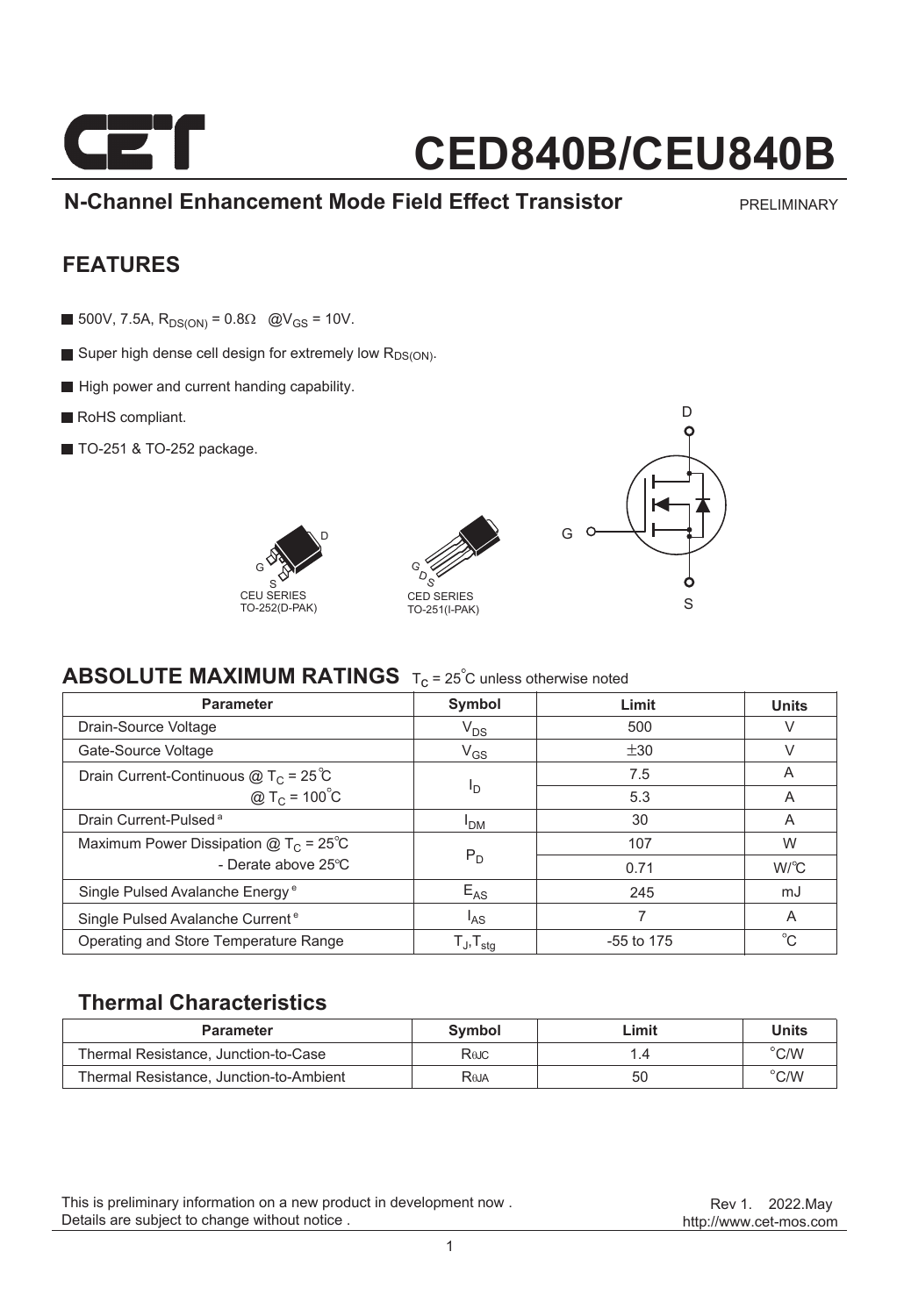

### **Electrical Characteristics**  $T_c = 25^\circ$ C unless otherwise noted

| <b>Parameter</b>                                              | Symbol                                          | <b>Test Condition</b>                           | Min | Typ            | <b>Max</b> | <b>Units</b> |  |  |  |
|---------------------------------------------------------------|-------------------------------------------------|-------------------------------------------------|-----|----------------|------------|--------------|--|--|--|
| <b>Off Characteristics</b>                                    |                                                 |                                                 |     |                |            |              |  |  |  |
| Drain-Source Breakdown Voltage                                | <b>BV<sub>DSS</sub></b>                         | $V_{GS} = 0V$ , $I_D = 250 \mu A$               | 500 |                |            | $\vee$       |  |  |  |
| Zero Gate Voltage Drain Current                               | $I_{\text{DSS}}$                                | $V_{DS}$ = 500V, $V_{GS}$ = 0V                  |     |                | 1          | μA           |  |  |  |
| Gate Body Leakage Current, Forward                            | <b>I</b> GSSF                                   | $V_{GS}$ = 30V, $V_{DS}$ = 0V                   |     |                | 100        | nA           |  |  |  |
| Gate Body Leakage Current, Reverse                            | <b>IGSSR</b>                                    | $V_{GS}$ = -30V, $V_{DS}$ = 0V                  |     |                | $-100$     | nA           |  |  |  |
| On Characteristics <sup>c</sup>                               |                                                 |                                                 |     |                |            |              |  |  |  |
| Gate Threshold Voltage                                        | $V_{GS(th)}$                                    | $V_{GS} = V_{DS}$ , $I_D = 250 \mu A$           | 2   |                | 4          | V            |  |  |  |
| <b>Static Drain-Source</b>                                    | $R_{DS(on)}$                                    | $V_{gs}$ = 10V, $I_D$ = 4.3A                    |     | 0.66           | 0.8        | Ω            |  |  |  |
| On-Resistance                                                 |                                                 |                                                 |     |                |            |              |  |  |  |
| Dynamic Characteristics <sup>d</sup>                          |                                                 |                                                 |     |                |            |              |  |  |  |
| Input Capacitance                                             | $C_{is\underline{s}}$                           |                                                 |     | 955            |            | pF           |  |  |  |
| <b>Output Capacitance</b>                                     | $C_{\rm{oss}}$                                  | $V_{DS}$ = 25V, $V_{GS}$ = 0V,<br>$f = 1.0$ MHz |     | 140            |            | pF           |  |  |  |
| Reverse Transfer Capacitance                                  | $C_{r \underline{s} \underline{s}}$             |                                                 |     | 15             |            | pF           |  |  |  |
| Switching Characteristics <sup>d</sup>                        |                                                 |                                                 |     |                |            |              |  |  |  |
| Turn-On Delay Time                                            | $t_{d(on)}$                                     |                                                 |     | 25             |            | ns           |  |  |  |
| Turn-On Rise Time                                             | $t_r$                                           | $V_{DD} = 400V$ , $I_D = 4A$ ,                  |     | $\overline{7}$ |            | ns           |  |  |  |
| Turn-Off Delay Time                                           | $t_{d(\text{off})}$                             | $V_{GS}$ = 10V, R <sub>GEN</sub> = 9.1 $\Omega$ |     | 46             |            | ns           |  |  |  |
| <b>Turn-Off Fall Time</b>                                     | t <sub>f</sub>                                  |                                                 |     | 8              |            | ns           |  |  |  |
| <b>Total Gate Charge</b>                                      | $Q_g$                                           |                                                 |     | 22             |            | nC           |  |  |  |
| Gate-Source Charge                                            | $\mathsf{Q}_{\underline{\mathsf{gs}}}$          | $V_{DS}$ = 400V, $I_D$ = 7A,<br>$V_{GS}$ = 10V  |     | $\overline{4}$ |            | nC           |  |  |  |
| Gate-Drain Charge                                             | $\mathsf{Q}_{\mathsf{g}\underline{\mathsf{d}}}$ |                                                 |     | 9              |            | nC           |  |  |  |
| <b>Drain-Source Diode Characteristics and Maximun Ratings</b> |                                                 |                                                 |     |                |            |              |  |  |  |
| Drain-Source Diode Forward Current b                          | $I_{\rm S}$                                     |                                                 |     |                | 7.5        | A            |  |  |  |
| Drain-Source Diode Forward Voltage <sup>c</sup>               | $V_{SD}$                                        | $V_{GS} = 0V$ , $I_S = 7A$                      |     |                | 1.5        | V            |  |  |  |

Notes :<br>a.Repetitive Rating : Pulse width limited by maximum junction temperature.<br>b.Surface Mounted on FR4 Board, t ≤ 10 sec.<br>c.Pulse Test : Pulse Width ≤ 300µs, Duty Cyde ≤ 2%.<br>d.Guaranteed by design, not subject to pro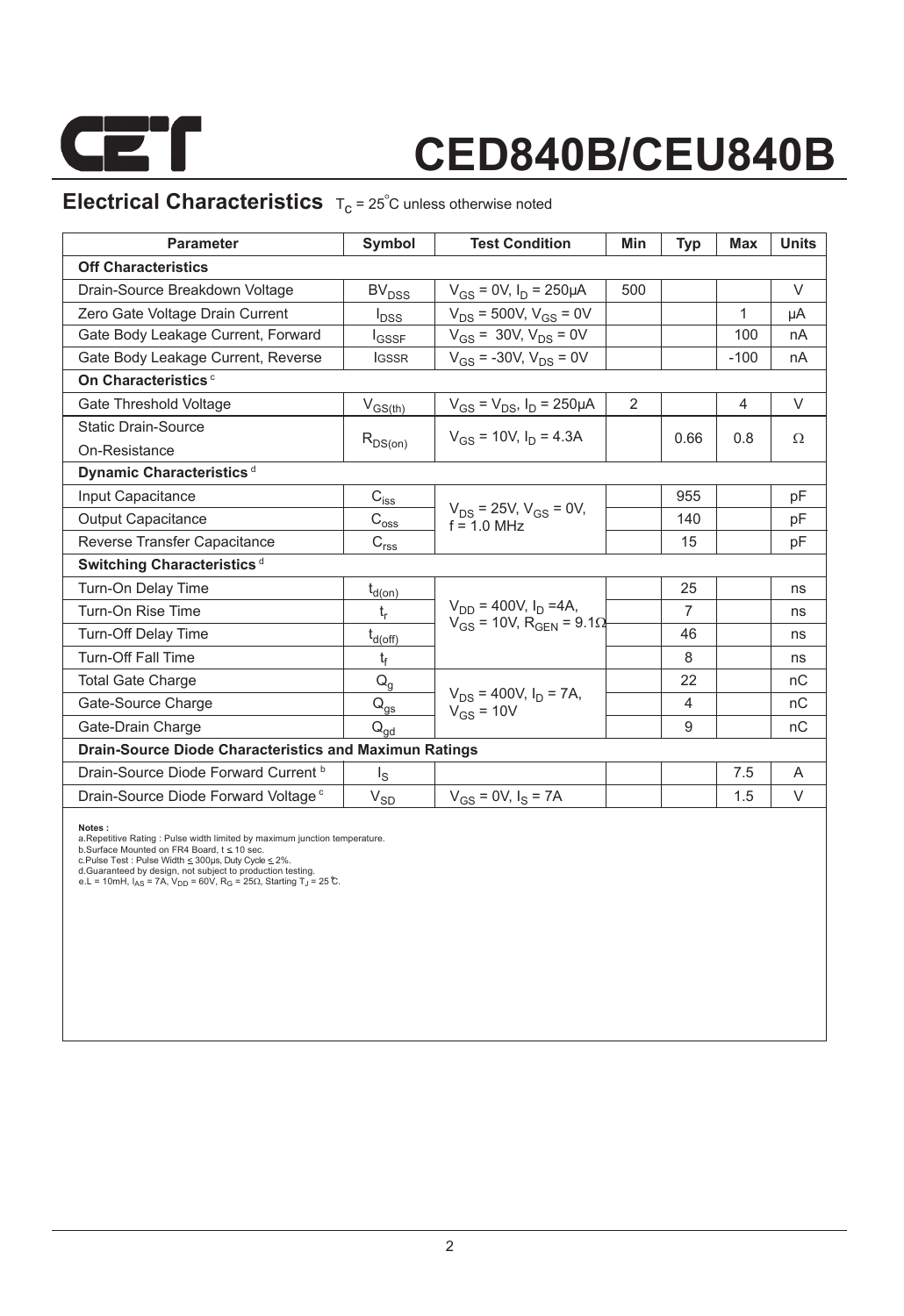



#### **Figure 1. Output Characteristics**



**Figure 3. Capacitance**



**Figure 5. Gate Threshold Variation with Temperature**



**Figure 2. Transfer Characteristics**



**Figure 4. On-Resistance Variation with Temperature**



**Figure 6. Body Diode Forward Voltage Variation with Source Current**

3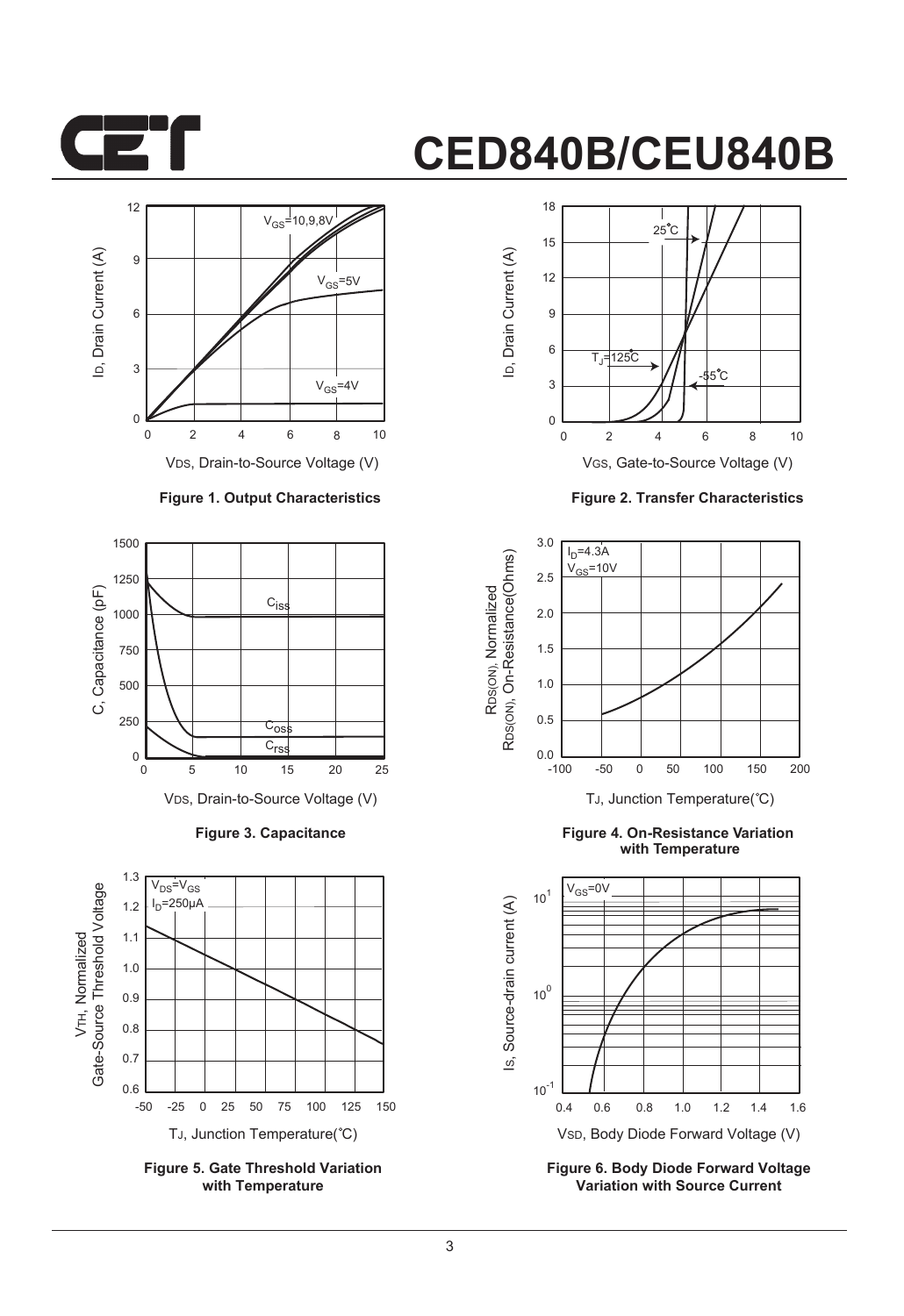



**Figure 7. Gate Charge**



**Figure 9. Breakdown Voltage Variation VS Temperature**





**Figure 8. Maximum Safe Operating Area**



**Figure 10. Switching Test Circuit Figure 11. Switching Waveforms**